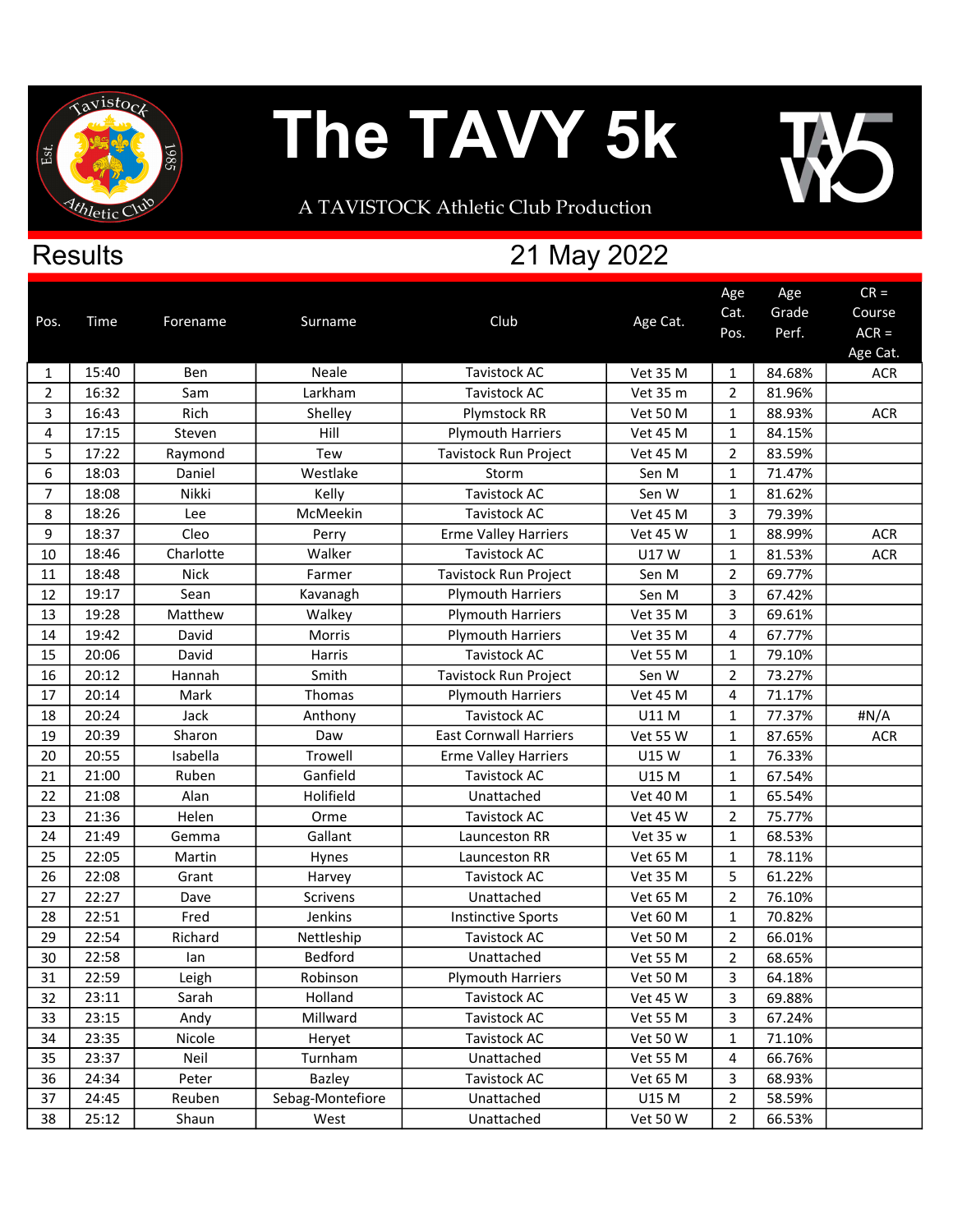| 39 | 25:27 | Maddyson  | Skentelbery      | Unattached                  | Sen W           | 3              | 58.15% |         |
|----|-------|-----------|------------------|-----------------------------|-----------------|----------------|--------|---------|
| 40 | 25:39 | Jon       | Carty            | Unattached                  | <b>Vet 45 M</b> | 5              | 56.60% |         |
| 41 | 25:53 | Edward    | Nettleship       | Unattached                  | Sen M           | 4              | 49.84% |         |
| 42 | 25:54 | Mark      | Orme             | Unattached                  | <b>Vet 50 M</b> | 4              | 57.85% |         |
| 43 | 26:05 | Geoffrey  | Honey            | <b>Plymouth Harriers</b>    | <b>Vet 70 M</b> | 1              | 69.33% |         |
| 44 | 26:15 | Emma      | Carty            | Unattached                  | <b>Vet 45 W</b> | 4              | 63.11% |         |
| 45 | 26:32 | Lee       | Glanville        | Unattached                  | <b>Vet 40 M</b> | $\overline{2}$ | 52.20% |         |
| 46 | 26:47 | Rodney    | Hillebrandt      | <b>Plymouth Musketeers</b>  | <b>Vet 70 M</b> | $\overline{2}$ | 69.57% |         |
| 47 | 27:01 | Carlos    | Castillo         | Unattached                  | <b>Vet 50 M</b> | 5              | 55.03% |         |
| 48 | 27:02 | Rose      | Sebag-Montefiore | Unattached                  | U11W            | $\mathbf{1}$   | 63.13% | #N/A    |
| 49 | 27:02 | Mary      | Brogden          | Unattached                  | U11W            | $\overline{2}$ | 63.13% | #N/A    |
| 50 | 27:13 | Hazel     | Walker           | Tavistock AC                | <b>Vet 50 W</b> | 3              | 62.34% |         |
| 51 | 27:24 | Sarah     | Prior            | <b>Tavistock AC</b>         | Vet 45 W        | 5              | 60.46% |         |
| 52 | 27:25 | Lisa      | Burnham          | <b>Plymouth Harriers</b>    | Vet 40 W        | $\mathbf{1}$   | 56.53% |         |
| 53 | 27:31 | Holly     | Tasker           | <b>Tavistock AC</b>         | U17W            | $\overline{2}$ | 56.33% |         |
| 54 | 28:31 | Zac       | Tasker           | Tavistock AC                | U11 M           | $\overline{2}$ | 55.35% | #N/A    |
| 55 | 28:31 | Morgan    | Haimes           | Unattached                  | U11 M           | 3              | 55.35% | #N/A    |
| 56 | 28:34 | Marian    | Stratton         | <b>Tavistock AC</b>         | Vet 60 W        | $\mathbf{1}$   | 70.95% |         |
| 57 | 28:42 | Justina   | Sebag-Montefiore | Unattached                  | <b>Vet 40 w</b> | $\overline{2}$ | 53.60% |         |
| 58 | 29:07 | James     | Anthony          | Unattached                  | U10 M           | $\mathbf{1}$   | 58.44% | #N/A    |
| 59 | 29:11 | Claire    | Anthony          | Unattached                  | Vet 40 W        | 3              | 53.91% |         |
| 60 | 29:11 | Linda     | Millward         | <b>Tavistock AC</b>         | <b>Vet 55 W</b> | $\overline{2}$ | 64.65% |         |
| 61 | 29:20 | Naomi     | Gribble          | Unattached                  | Sen W           | 4              | 51.53% |         |
| 62 | 29:20 | McAughey  | Peter            | Launceston RR               | <b>Vet 50 M</b> | 6              | 51.08% |         |
| 63 | 29:38 | Val       | Evans            | Tavistock AC                | <b>Vet 70 W</b> | 1              | 76.38% |         |
| 64 | 29:44 | Paul      | Kennelly         | Unattached                  | <b>Vet 55 M</b> | 5              | 51.68% |         |
| 65 | 30:24 | Richard   | Paine            | Tavistock AC                | <b>Vet 70 M</b> | 3              | 58.00% |         |
| 66 | 30:25 | Annette   | Smith            | <b>Tavistock AC</b>         | Vet 65 W        | $\mathbf{1}$   | 72.00% |         |
| 67 | 30:25 | Tim       | Haimes           | <b>Tamar Trail Runners</b>  | <b>Vet 45 M</b> | 6              | 48.11% |         |
| 68 | 32:22 | Jane      | Cansdale         | <b>Tavistock AC</b>         | <b>Vet 50 W</b> | 4              | 54.48% |         |
| 69 | 32:57 | Thelma    | Turner           | Tavistock AC                | Vet 65 W        | $\overline{2}$ | 65.40% |         |
| 70 | 33:33 | Sue       | Jarman           | <b>Tavistock AC</b>         | Vet 60 W        | $\overline{2}$ | 57.82% |         |
| 71 | 33:34 | Ann       | Fitzsimmons      | <b>Tavistock AC</b>         | Vet 65 W        | 3              | 65.24% |         |
| 72 | 34:13 | Darren    | Fisher           | <b>Tavistock AC</b>         | <b>Vet 50 M</b> | $\overline{7}$ | 44.18% |         |
| 73 | 34:14 | Elizabeth | Sheridan         | Tavistock AC                | <b>Vet 35 W</b> | $\overline{2}$ | 43.82% |         |
| 74 | 35:55 | Bryan     | Short            | <b>Erme Valley Harriers</b> | <b>Vet 70 M</b> | 4              | 49.10% |         |
| 75 | 00:00 | #N/A      | #N/A             | #N/A                        | #N/A            | $\mathbf{1}$   | #N/A   | #N/A    |
| 76 | 00:00 | #N/A      | #N/A             | # $N/A$                     | #N/A            | $\overline{2}$ | #N/A   | #N/A    |
| 77 | 00:00 | #N/A      | #N/A             | #N/A                        | #N/A            | 3              | #N/A   | #N/A    |
| 78 | 00:00 | #N/A      | #N/A             | #N/A                        | #N/A            | 4              | #N/A   | #N/A    |
| 79 | 00:00 | # $N/A$   | #N/A             | #N/A                        | #N/A            | 5              | #N/A   | #N/A    |
| 80 | 00:00 | #N/A      | #N/A             | #N/A                        | #N/A            | 6              | #N/A   | # $N/A$ |
| 81 | 00:00 | #N/A      | #N/A             | #N/A                        | #N/A            | 7              | #N/A   | #N/A    |
| 82 | 00:00 | # $N/A$   | #N/A             | #N/A                        | #N/A            | 8              | #N/A   | #N/A    |
| 83 | 00:00 | #N/A      | #N/A             | #N/A                        | #N/A            | 9              | #N/A   | #N/A    |
| 84 | 00:00 | # $N/A$   | #N/A             | #N/A                        | #N/A            | 10             | #N/A   | #N/A    |
| 85 | 00:00 | #N/A      | #N/A             | #N/A                        | #N/A            | 11             | #N/A   | #N/A    |
| 86 | 00:00 | # $N/A$   | #N/A             | #N/A                        | #N/A            | 12             | #N/A   | #N/A    |
| 87 | 00:00 | #N/A      | #N/A             | #N/A                        | #N/A            | 13             | #N/A   | #N/A    |
| 88 | 00:00 | #N/A      | #N/A             | #N/A                        | #N/A            | 14             | #N/A   | #N/A    |
| 89 | 00:00 | #N/A      | #N/A             | #N/A                        | #N/A            | 15             | #N/A   | #N/A    |
| 90 | 00:00 | #N/A      | #N/A             | #N/A                        | #N/A            | 16             | #N/A   | #N/A    |